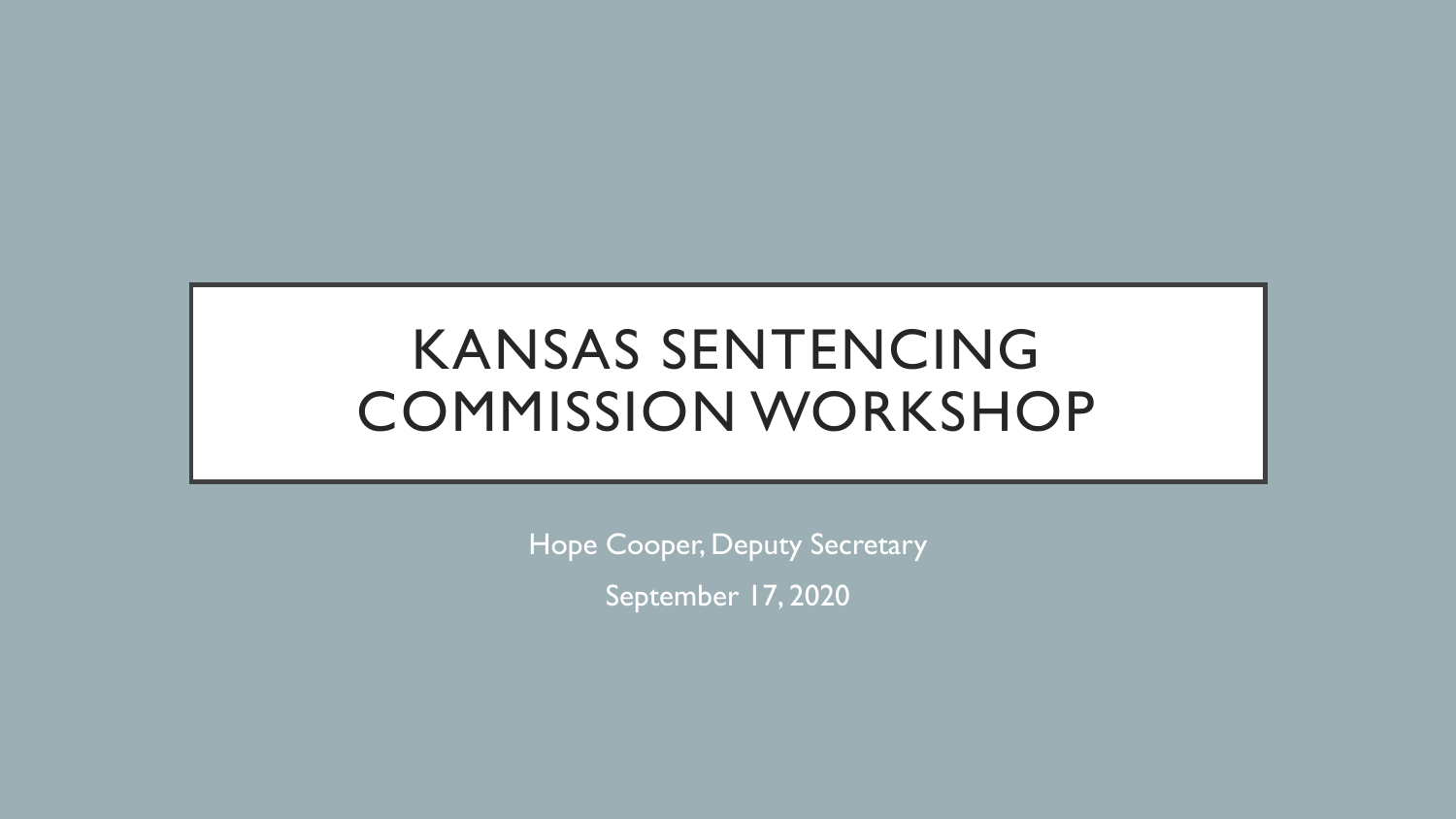### ALTERNATIVES TO INCARCERATION

Post-Release Supervision Admissions/Front-End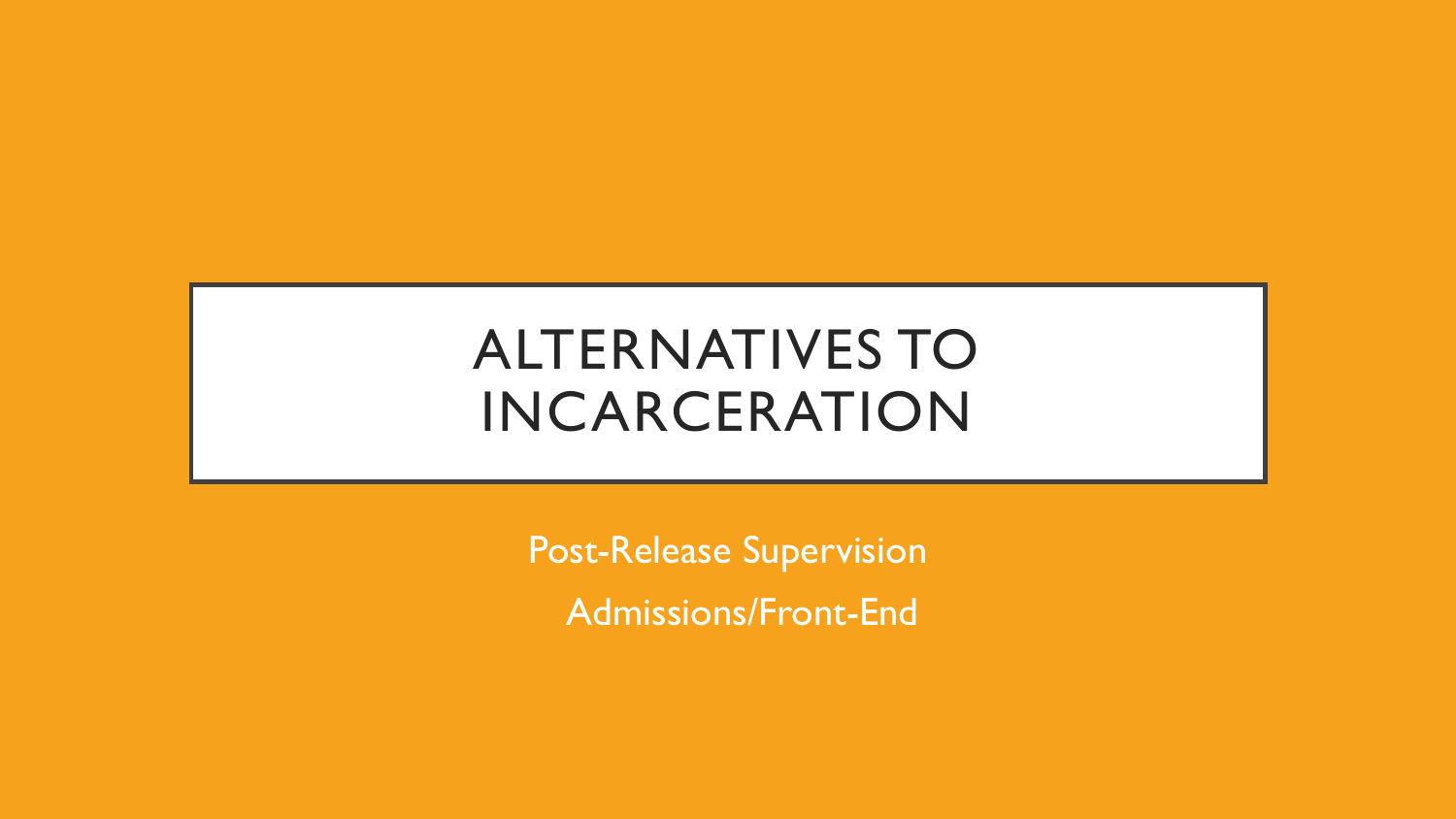### POST-RELEASE SUPERVISION

- According to a Council of State Governments analysis of the last 10 years:
	- The population on post-release supervision has decreased 1%
	- Revocations have increase 4%
- Parole/PRS technical violators account for 17% of admissions in 2019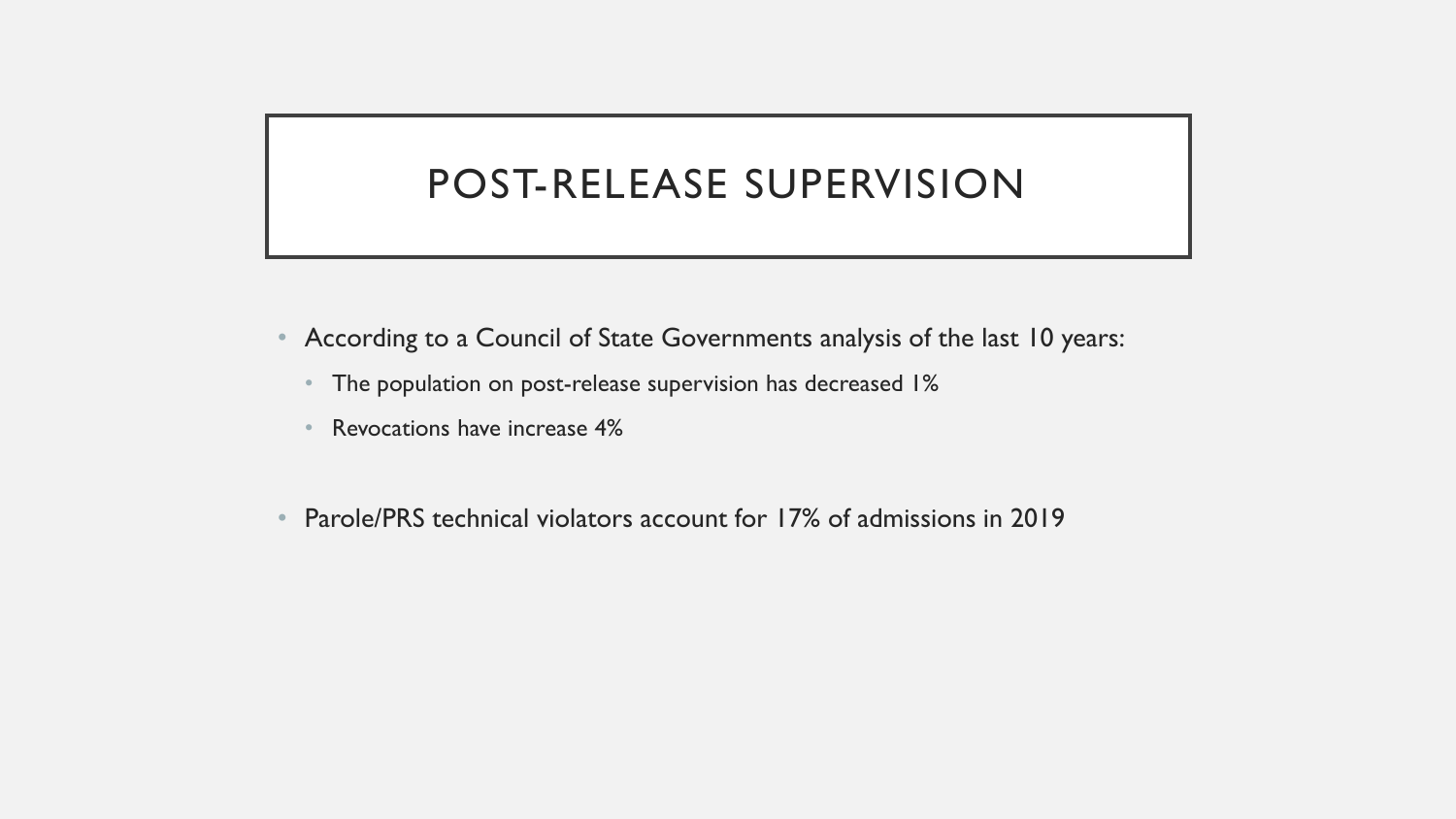#### The total parole population decreased slightly between **FY2010 and FY2019.**



prison admissions for parole revocations.

CSG Justice Center analysis of KDOC parole population and prison admission data. July 2020.

Additional takeaways:

- On average, about 6 percent of people on parole were paroled to another state.
- About a quarter of people on parole are on compact supervision from another state.
- The number of out-of-state people on parole has increased but is still low.
- The number of compact supervision cases has decreased, while people on parole for cases sentenced in Kansas has increased.

The Council of State Governments Justice Center | 16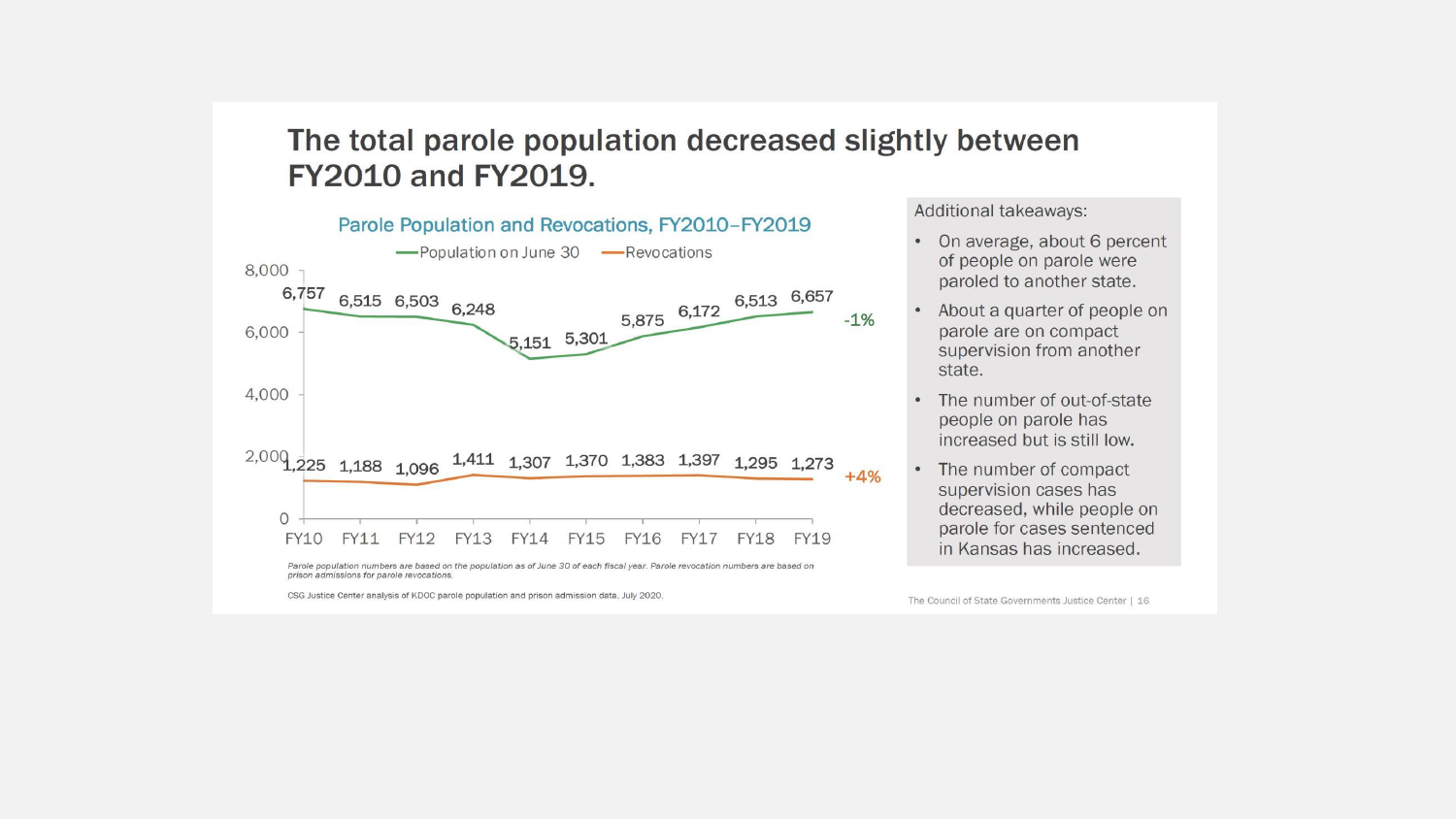### REVOCATION IN THE AGE OF COVID-19 TECHNICAL VIOLATIONS

- Violent Behavior
- Use or Possession of Firearm
- Intentional Contact With a Minor When Prohibited
- Intentional Threatening Contact With Victim and Assessed DV High Risk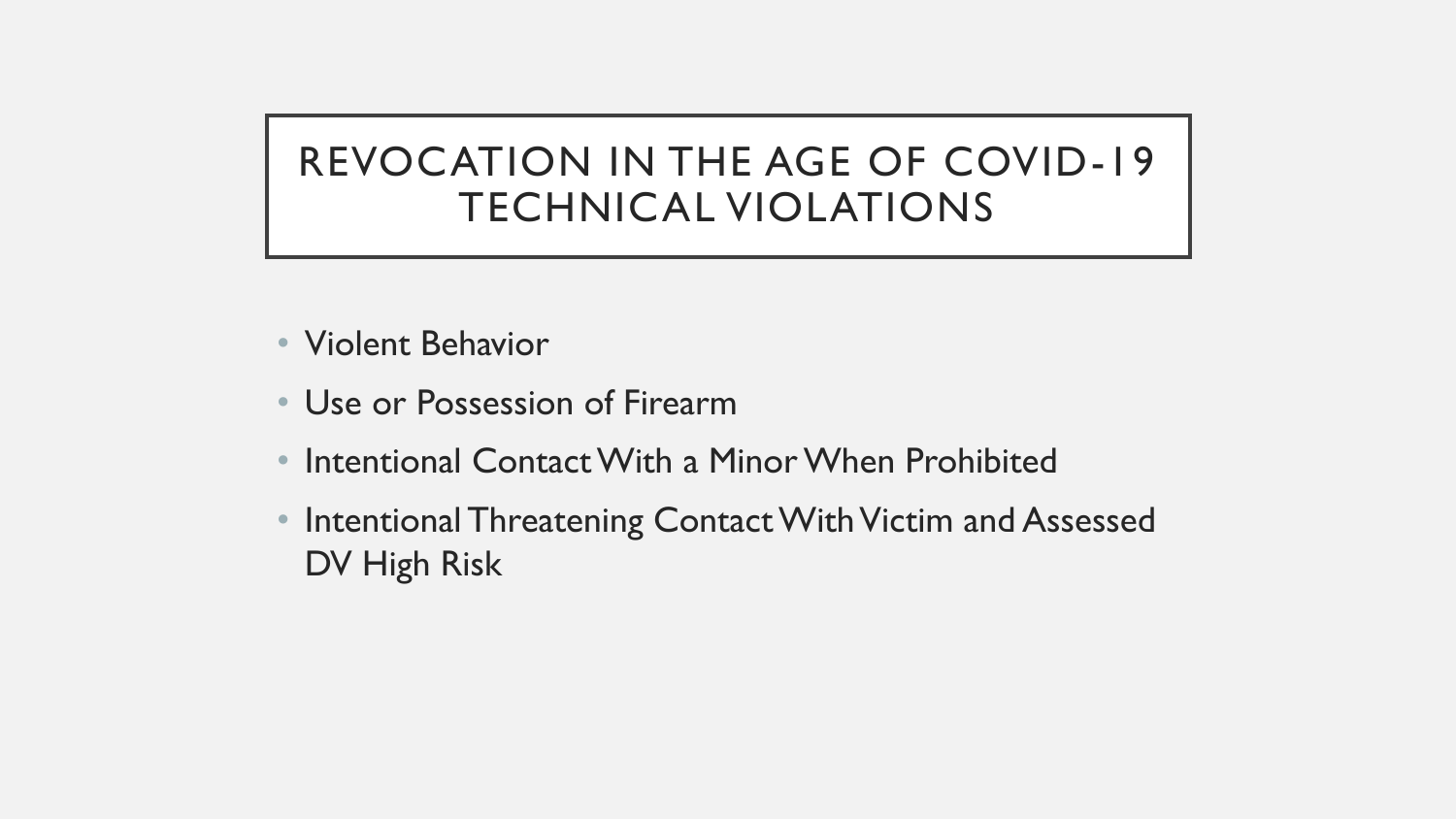

- 
- 
- 

Offenders with new misdemeanor of elony charges, who are placed on bond by the Court or thorough own recognizance should remathe other community on KDCC supervision pending the other new charges.<br>
□ If a behavior related the community on KDOC supervision pending the outcome of their new charges.<br>  $\Box$  If a behavior related to new charges meets the revocation criteria, condition violations may be pursued and processed separately from<br>
the n The new charges.<br>The these cases, the PRB hearing for the condition violation may be held in the community, prior to the resolution of the  $\Box$  Holding an offender in custody pending the resolution of new charges will be

- All determinate sentence cases who are convicted of a new felony must be referred to the PRB for a revocation hearing.<br>- Offenders who do not meet the revocation criteria and are sentenced to probation on the new case sh char ges and pr ovided with a community hear ing with the PRB.
- If sentenced to a KDOC sentence for new felony conviction, provide a revocation packet to PRB and a revocation hearing will be held after the offender is in a KDOC facility.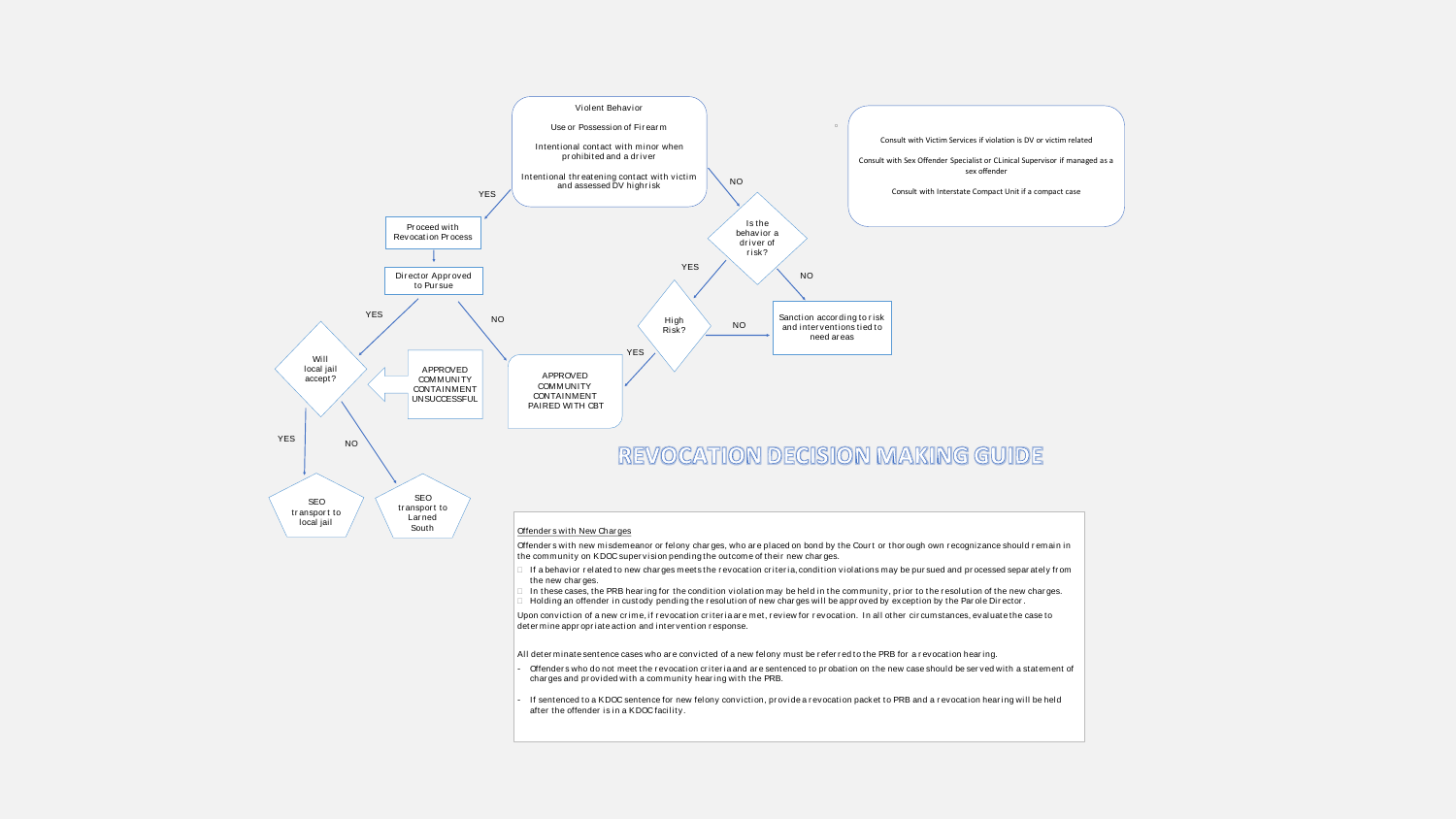### VIOLATION MATRIX

|                       |                  | <b>Classification/Risk Level</b> |                        |                              |                              |
|-----------------------|------------------|----------------------------------|------------------------|------------------------------|------------------------------|
|                       |                  | Low                              | Low<br><b>Moderate</b> | <b>Moderate</b>              | High                         |
| Severity<br>Violation | Low              | Low<br>Response                  | Low<br>Response        | Moderate<br>Response         | High<br>Response             |
|                       | <b>Moderate</b>  | Low<br>Response                  | Moderate<br>Response   | Moderate<br>Response         | <b>Very High</b><br>Response |
|                       | High             | Moderate<br>Response             | Moderate<br>Response   | High<br>Response             | <b>Very High</b><br>Response |
|                       | <b>Very High</b> | <b>High</b><br>Response          | High<br>Response       | <b>Very High</b><br>Response | <b>Very High</b><br>Response |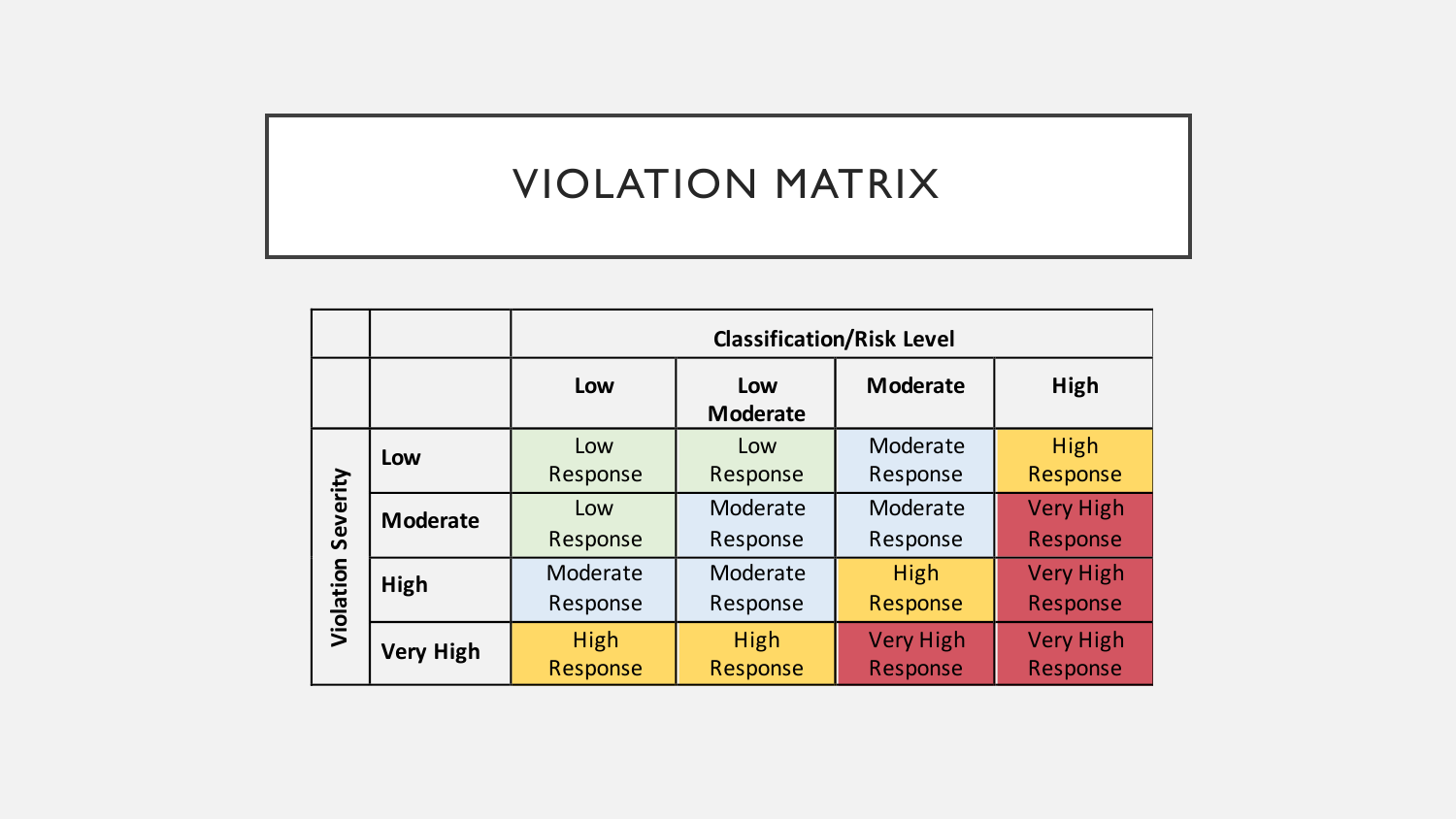### ALTERNATIVES TO INCARCERATION

Post-Release Supervision

Releases/Back-End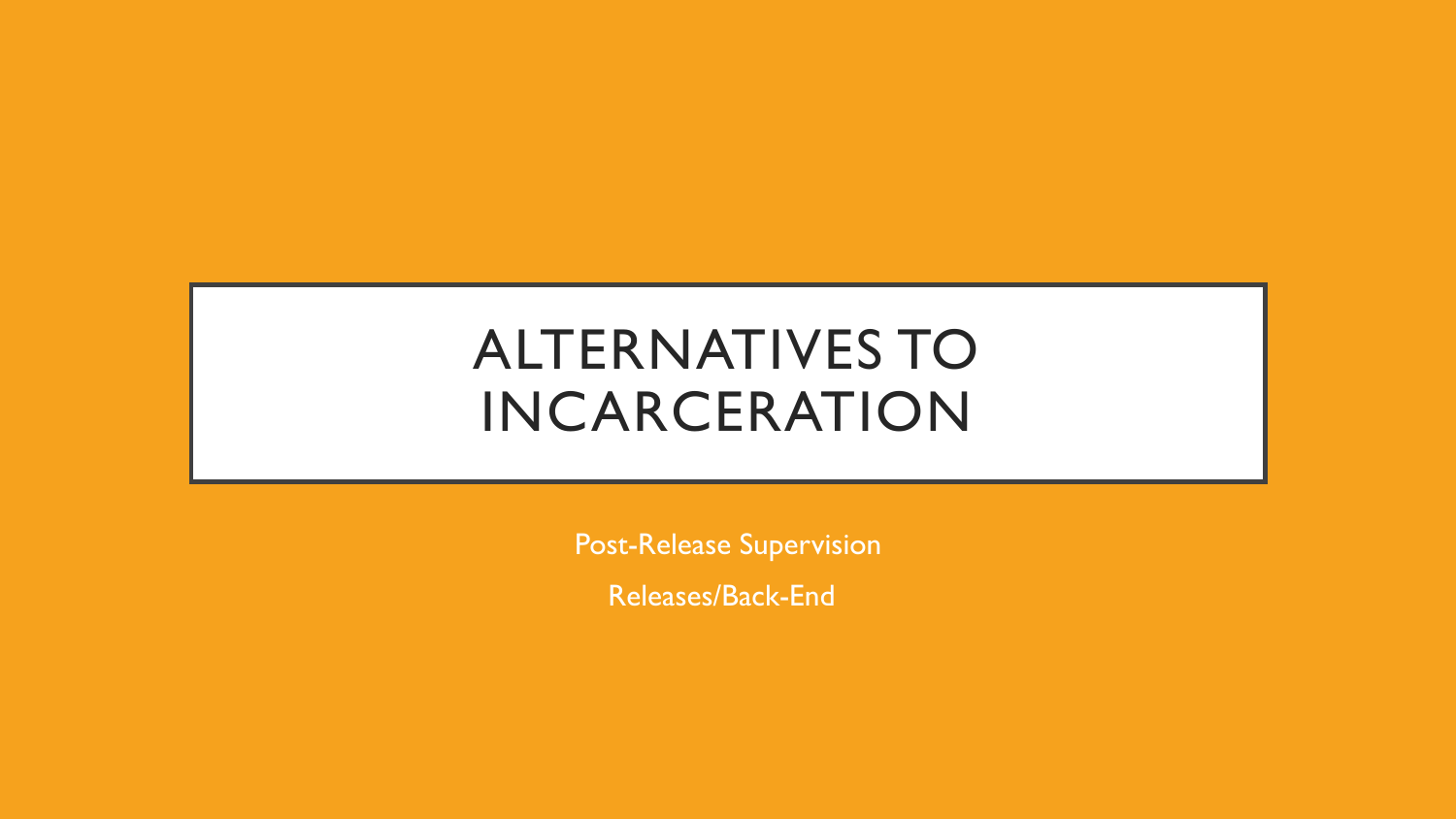### HOUSE ARREST

- K.S.A. 21-6609
- IMPP 11-126A
	- Release from prison considered inmate
	- Expanded criteria during COVID
	- Controlled Release Through House Arrest
- IMPP 14-137A
	- Sanction on post-release supervision
	- **Diversion Agreement**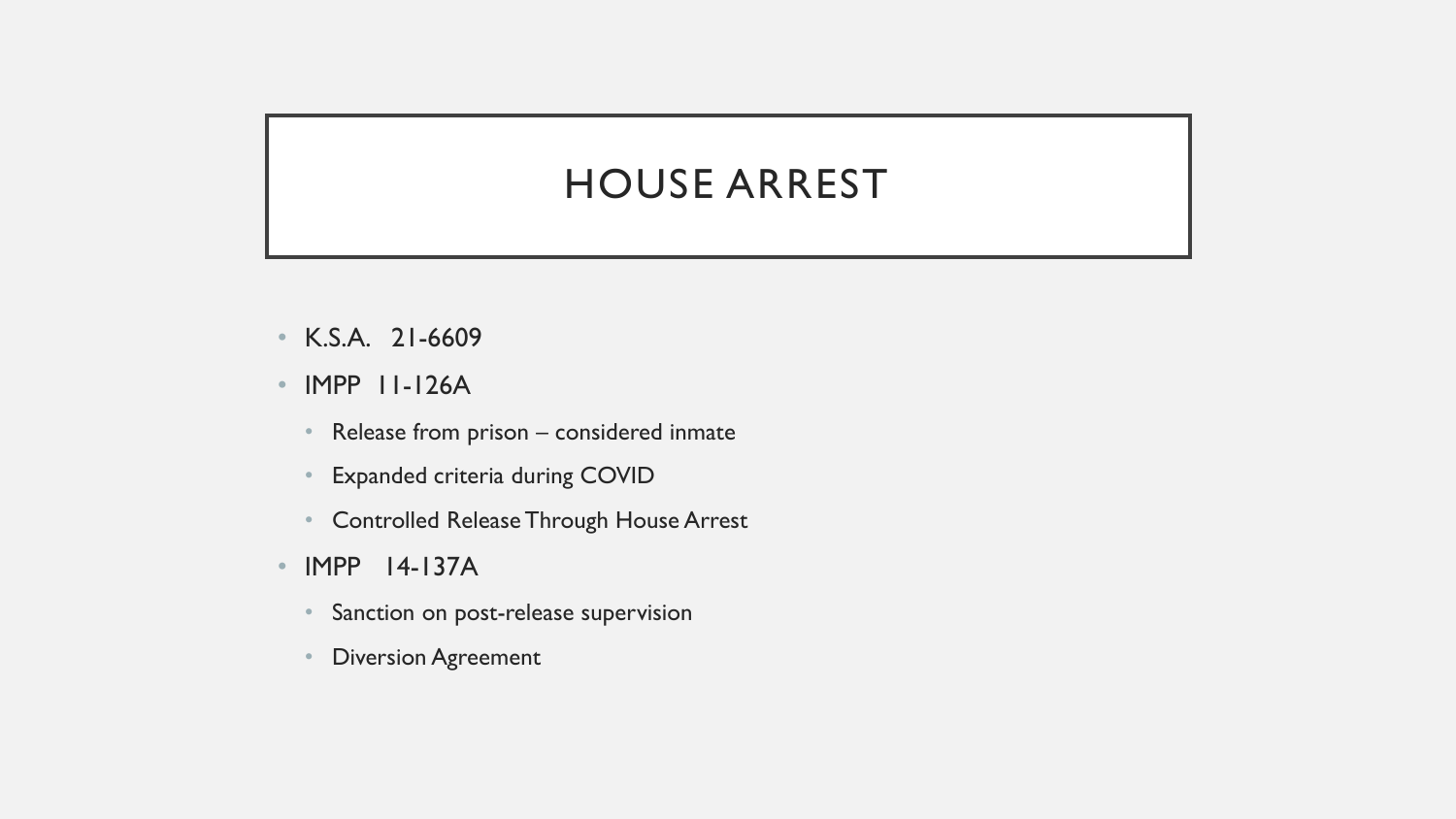### GPS/EM



- Special Condition of Supervision
- Cost \$4.79/day
- KDOC recoups approximately 10% of cost from offender
- Limited budget
- Prioritize Mandatory GPS
	- Statutory Obligation
	- PRB/Court Condition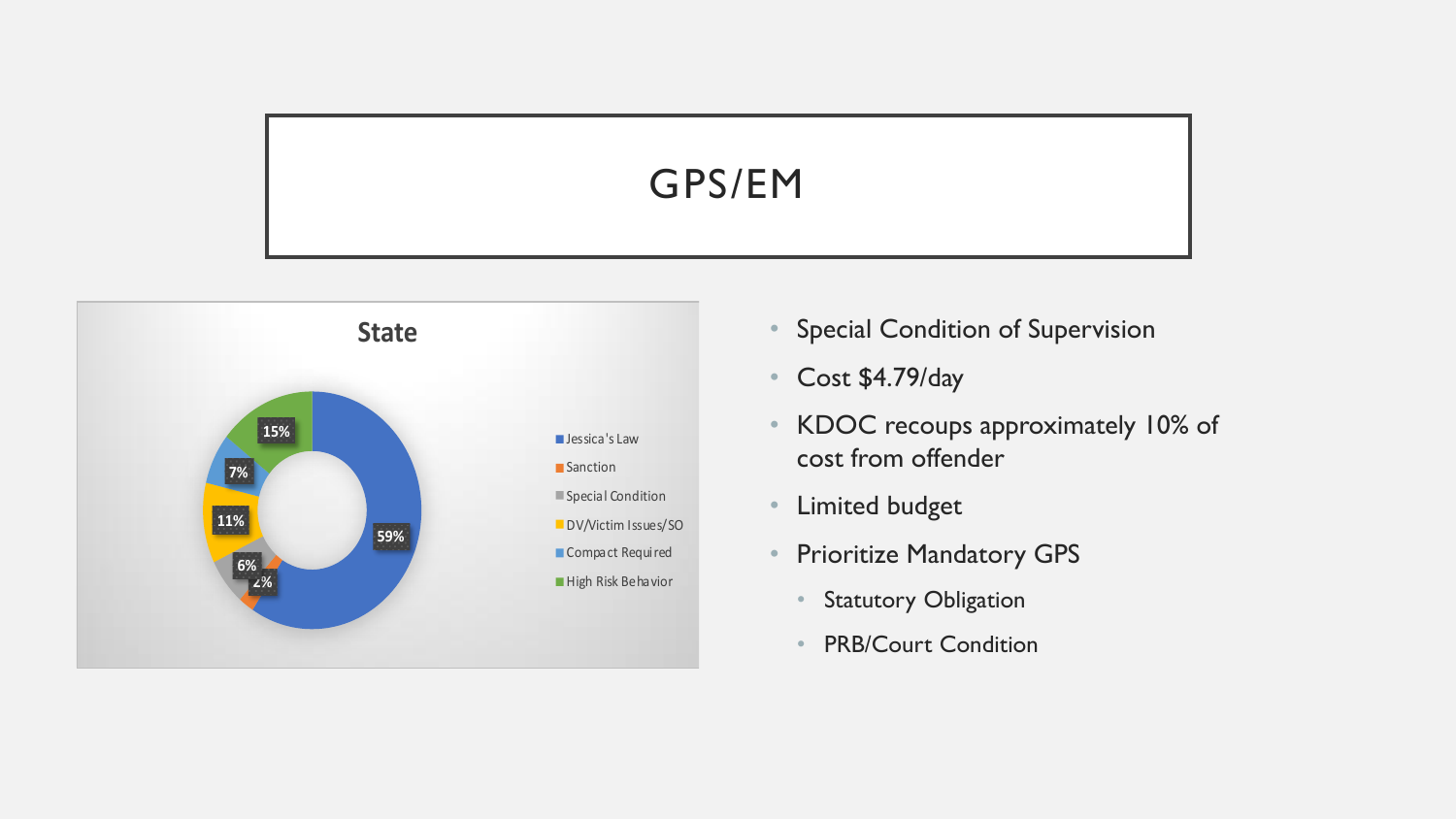# POLICY RECOMMENDATIONS

Robina Institute Pew Charitable Trusts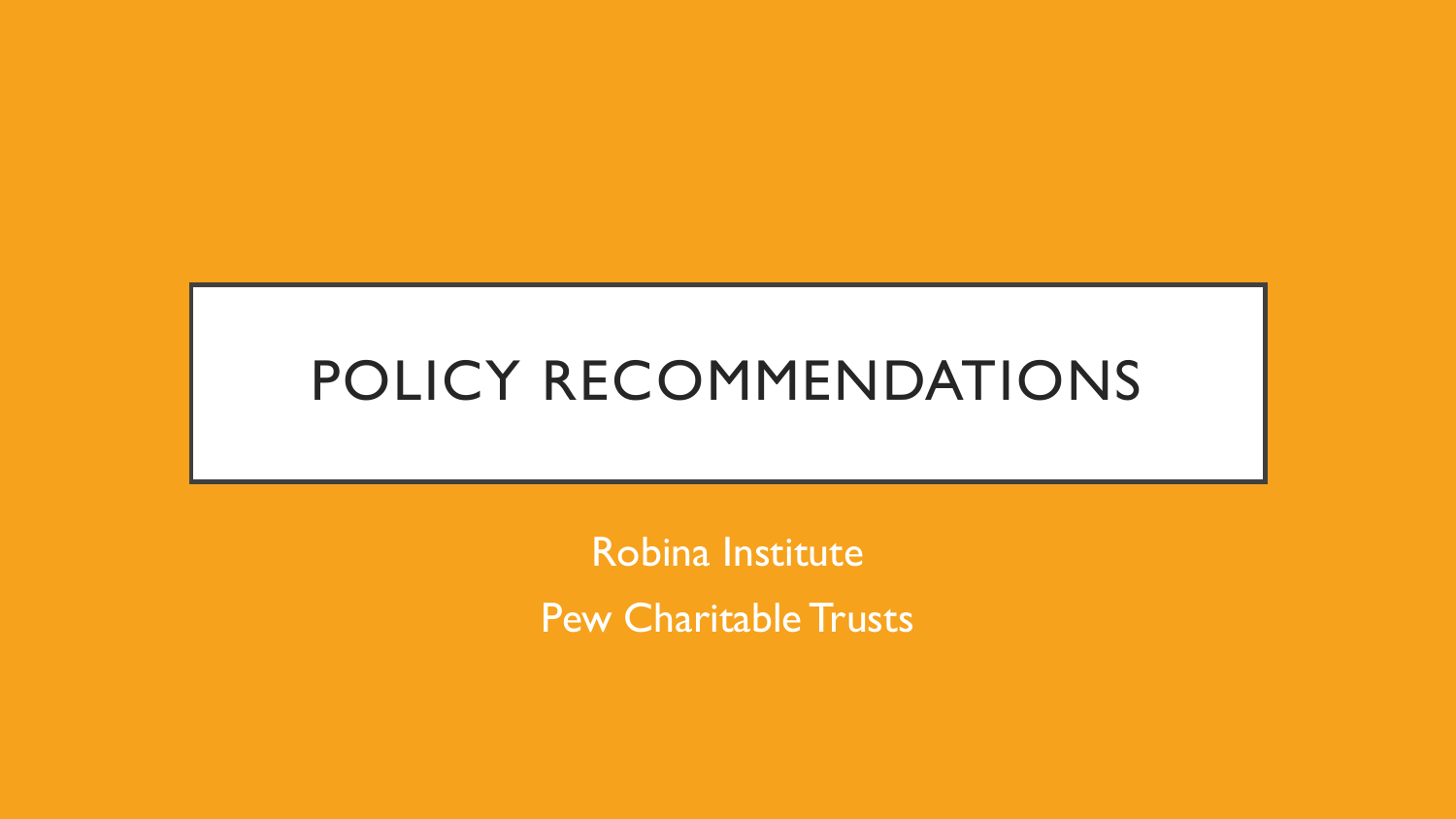#### ROBINA INSTITUTE RECOMMENDATIONS

- Revocation
	- **Modifying statute to allow for PRB discretion to sentence up to 6 months for offenders without pending charges**
	- **Allow PRB to sanction offenders to short-term stays in prison, jail, or home confinement**
	- **Allow credit for time served prior to the revocation hearing**
	- **Allow for placement on house arrest, inpatient treatment for revocation in lieu of prison**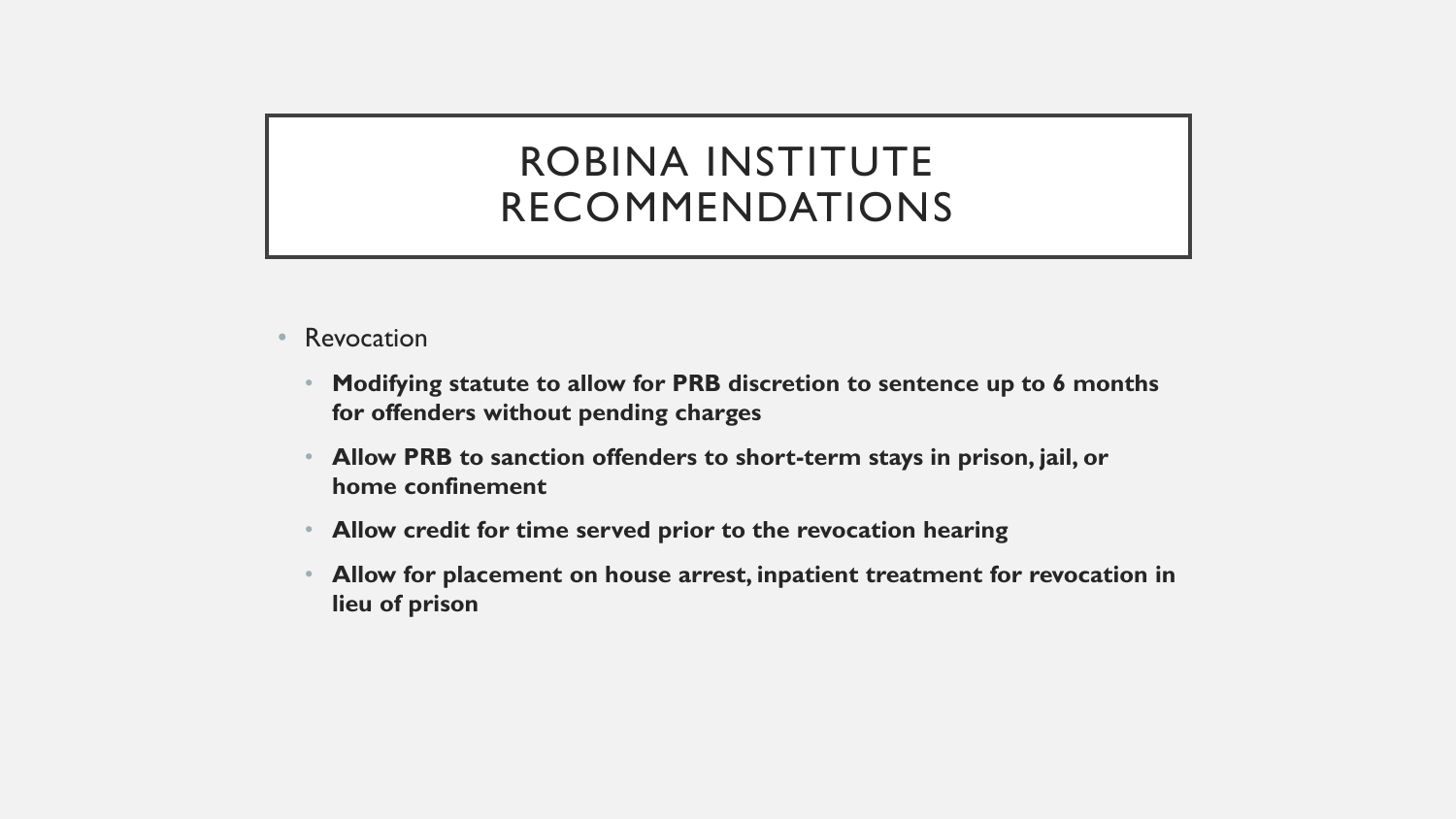### THE PEW CHARITABLE TRUSTS

- Clearly define a technical violation (all supervision entities)
- Develop supervision responses to absconding
- **Limit arrest for revocations based on technical violations**
- **Limit incarceration for technical violations**
- **Limit incarceration pending a revocation hearing**
- Provide council at revocation hearings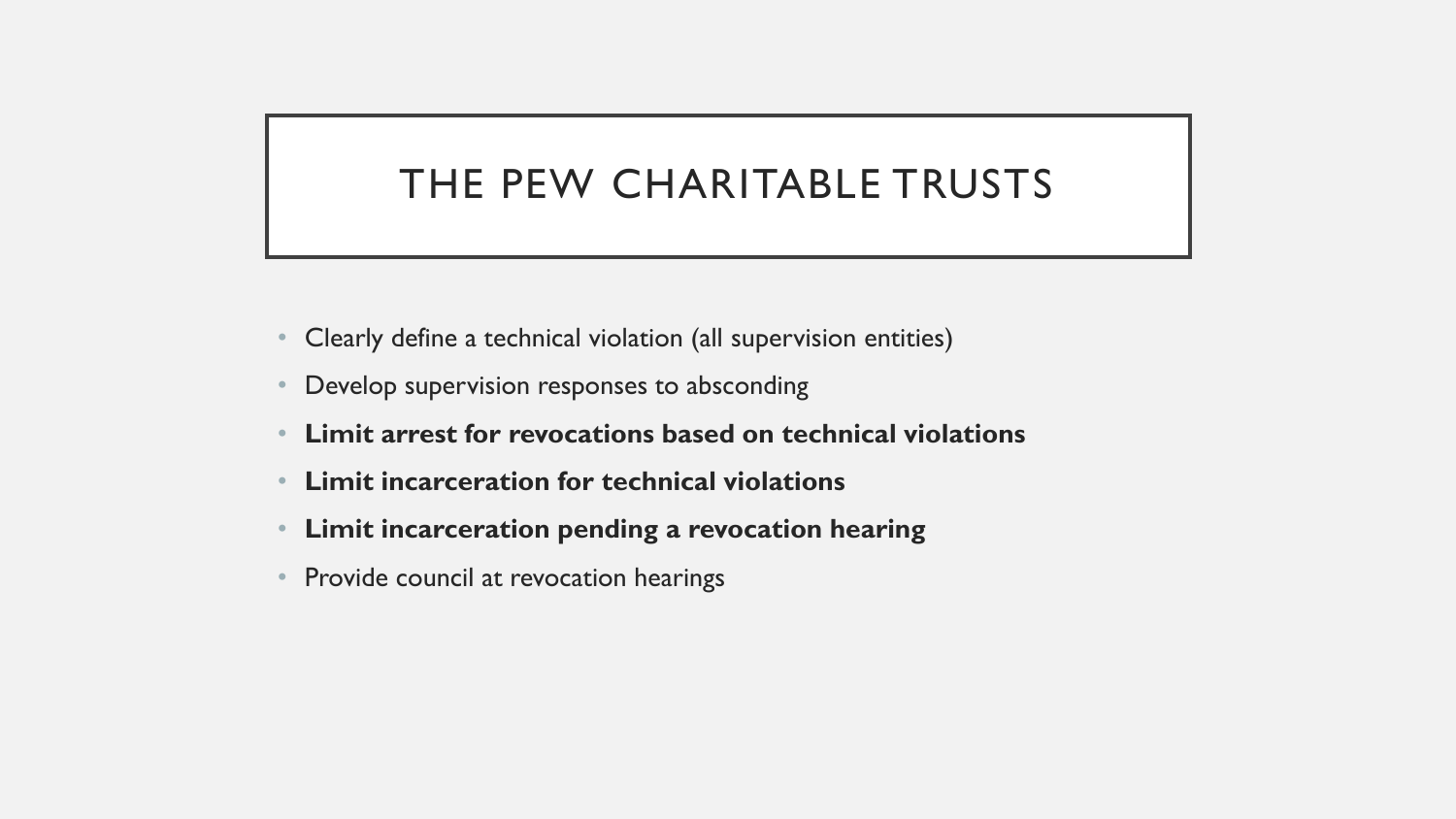### RESOURCE LINKS

- [https://robinainstitute.umn.edu/sites/robinainstitute.umn.edu/files/kansas\\_priso](https://robinainstitute.umn.edu/sites/robinainstitute.umn.edu/files/kansas_prisoner_review_board.pdf) ner\_review\_board.pdf
- https://www.pewtrusts.org/- [/media/assets/2020/04/policyreform\\_communitysupervision\\_report\\_final.pdf](https://www.pewtrusts.org/-/media/assets/2020/04/policyreform_communitysupervision_report_final.pdf)